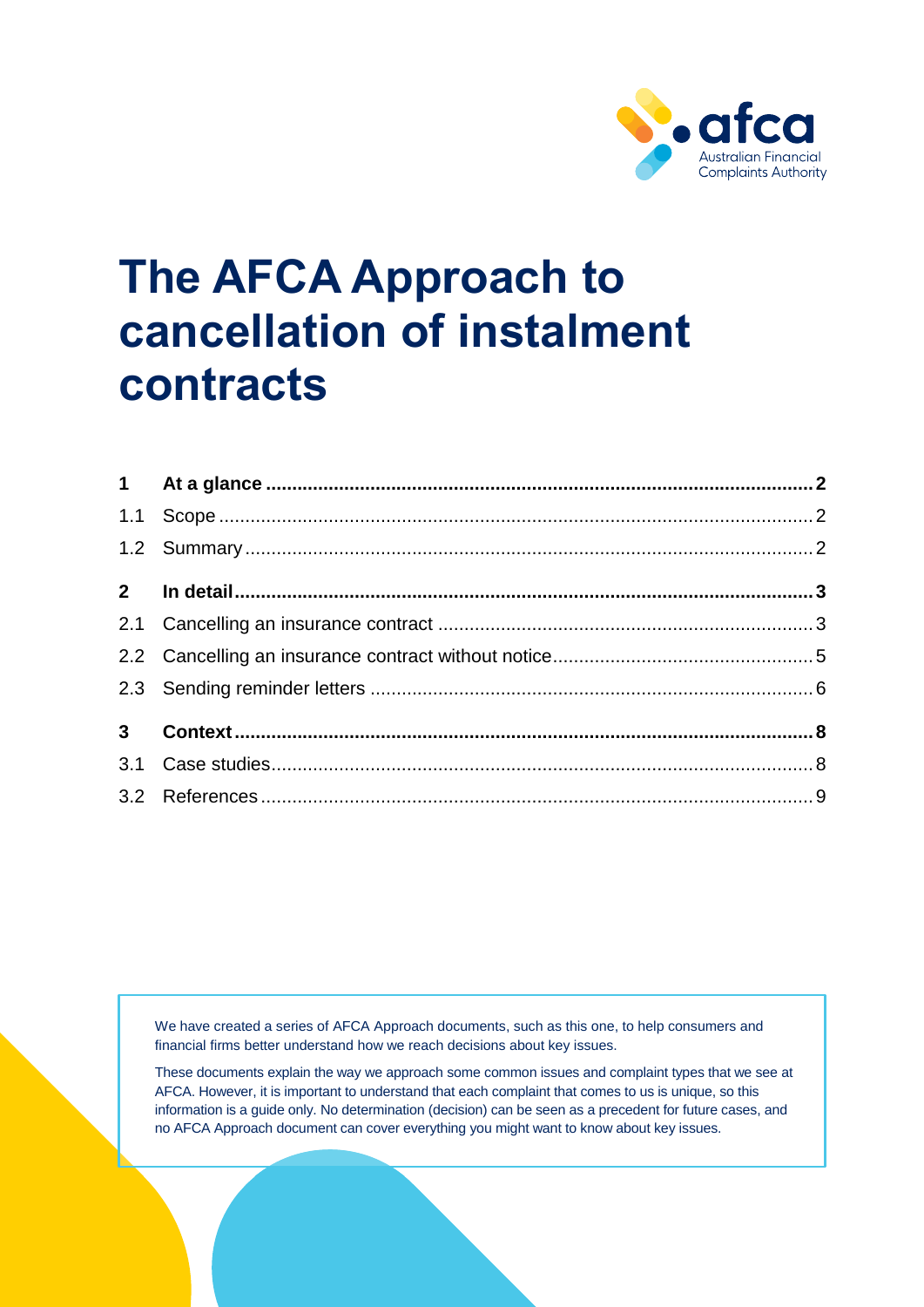# <span id="page-1-0"></span>1 At a glance

## <span id="page-1-1"></span>**1.1 Scope**

AFCA reviews complaints where a financial firm denies a claim because a general insurance contract was cancelled due to the consumer failing to pay a premium.

This paper discusses AFCA's approach to such complaints and will be useful for financial firms involved in the general insurance industry, their customers and representatives. The approach has been adopted from AFCA's predecessor scheme the Financial Ombudsman Service.

## <span id="page-1-2"></span>**1.2 Summary**

AFCA considers the following matters in these types of complaints:

- when the right of cancellation occurred
- whether the financial firm exercised its right of cancellation in a clear and unequivocal manner
- where the financial firm provided notice of cancellation, whether:
	- > the notice was clear and unequivocal,
	- > the financial firm complied with the requirements of sections 59 and 72A of the Insurance Contracts Act 1984 (ICA)
	- > the appropriate timeframe had lapsed.
- where the financial firm did not provide notice of cancellation because it contained a policy provision that complied with section 62(2) of the ICA, whether:
	- > this provision "clearly informed" the consumer of its effect (i.e. that it would cancel the policy without notification)
	- > the appropriate minimum timeframe had lapsed (30 days)
	- > the insurer exercised its right consistent with the policy provision.

In numerous instances, financial firms send letters to consumers informing them of the outstanding premium (reminder letters). In those cases, AFCA will determine whether the reminder letter:

- has the effect of cancelling the policy (if the financial firm is relying on such a letter in that regard) or
- provides an extension of time that is, the financial firm purports to not exercise a right to cancel until the timeframe in the letter passes
- gives rise to a representation that the due date under the policy was extended and the consumer relied on this.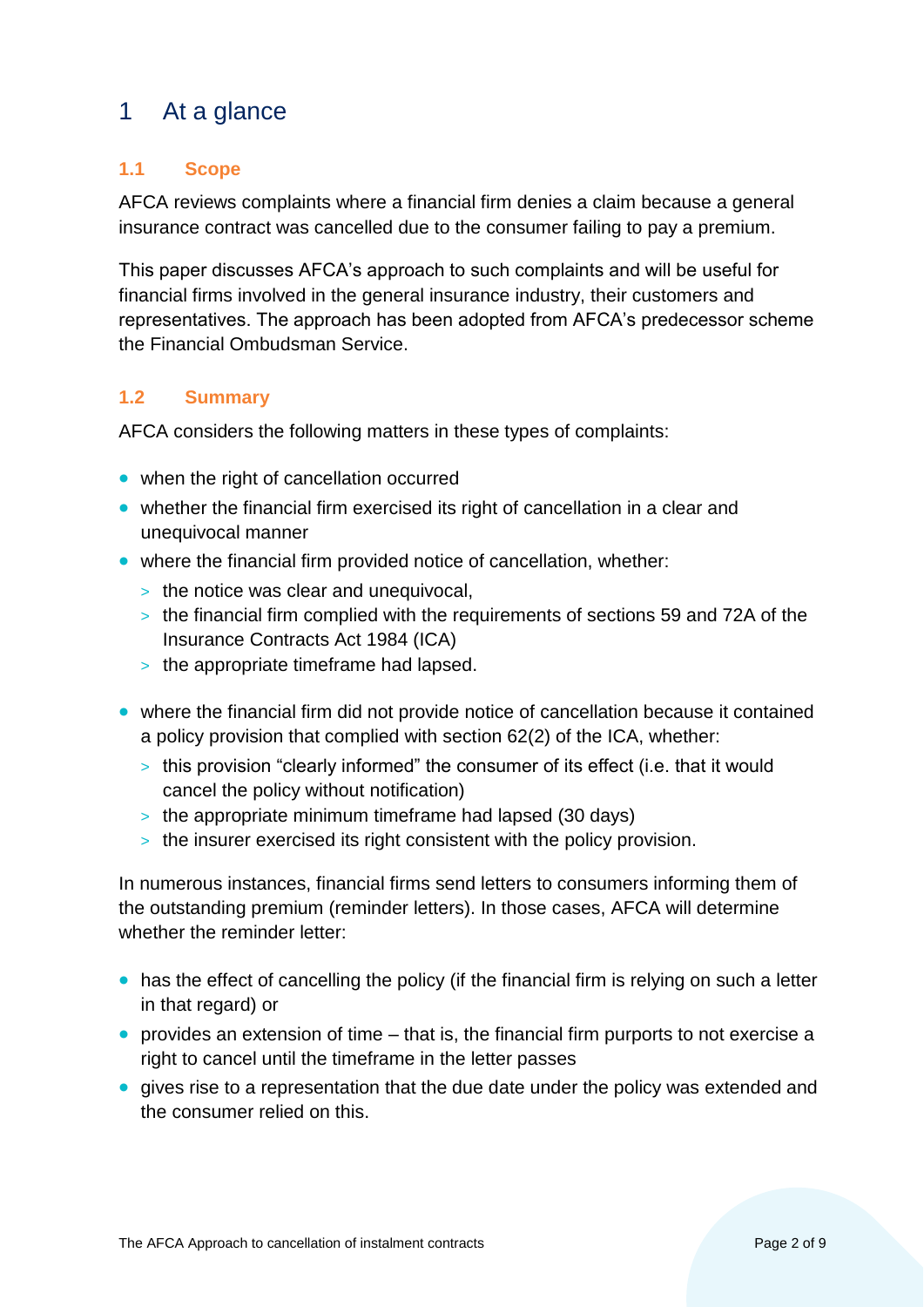## <span id="page-2-0"></span>2 In detail

## <span id="page-2-1"></span>**2.1 Cancelling an insurance contract**

## **What is the difference between a financial firm failing to renew a policy and cancelling it?**

Most general insurance policies expire at the end of the year as agreed by the parties when the policy is taken out.

Therefore, the financial firm's decision to not offer renewal is not a cancellation. It is simply a decision not to enter into another insurance contract with the consumer. Subject to providing notice of when the policy will expire and whether the financial firm will offer renewal (section 58 of the ICA), the financial firm has no further obligation.

In contrast, a cancellation is the financial firm terminating an existing contract earlier than agreed.

It can do so only under certain circumstances. Further, it must satisfy a number of criteria to ensure any such cancellation is effective.

#### **Why must a cancellation be clear and unequivocal?**

Generally, legal principles state a party can terminate (cancel) or seek performance of a contract (premium payment) in circumstances when the other party breaches a condition. In such circumstances, the innocent party will be required to choose (or elect) which set of rights to pursue.

This election requires an unequivocal act or clear words showing a choice made between two inconsistent rights. That is, if the party is seeking to cancel the policy, it cannot seek performance of it at the same time.

Further, once that choice is made, the party cannot back out of it.

These principles apply to insurance contracts.

#### **When can the insurer cancel a general insurance contract?**

In general insurance contracts, a financial firm is only entitled to cancel a contract in a manner predominantly allowed for under section 60 of the ICA.

Section 60(1)(d) states:

"a person who is or was at any time the insured failed to comply with a provision of the contract, including a provision with respect to payment of the premium".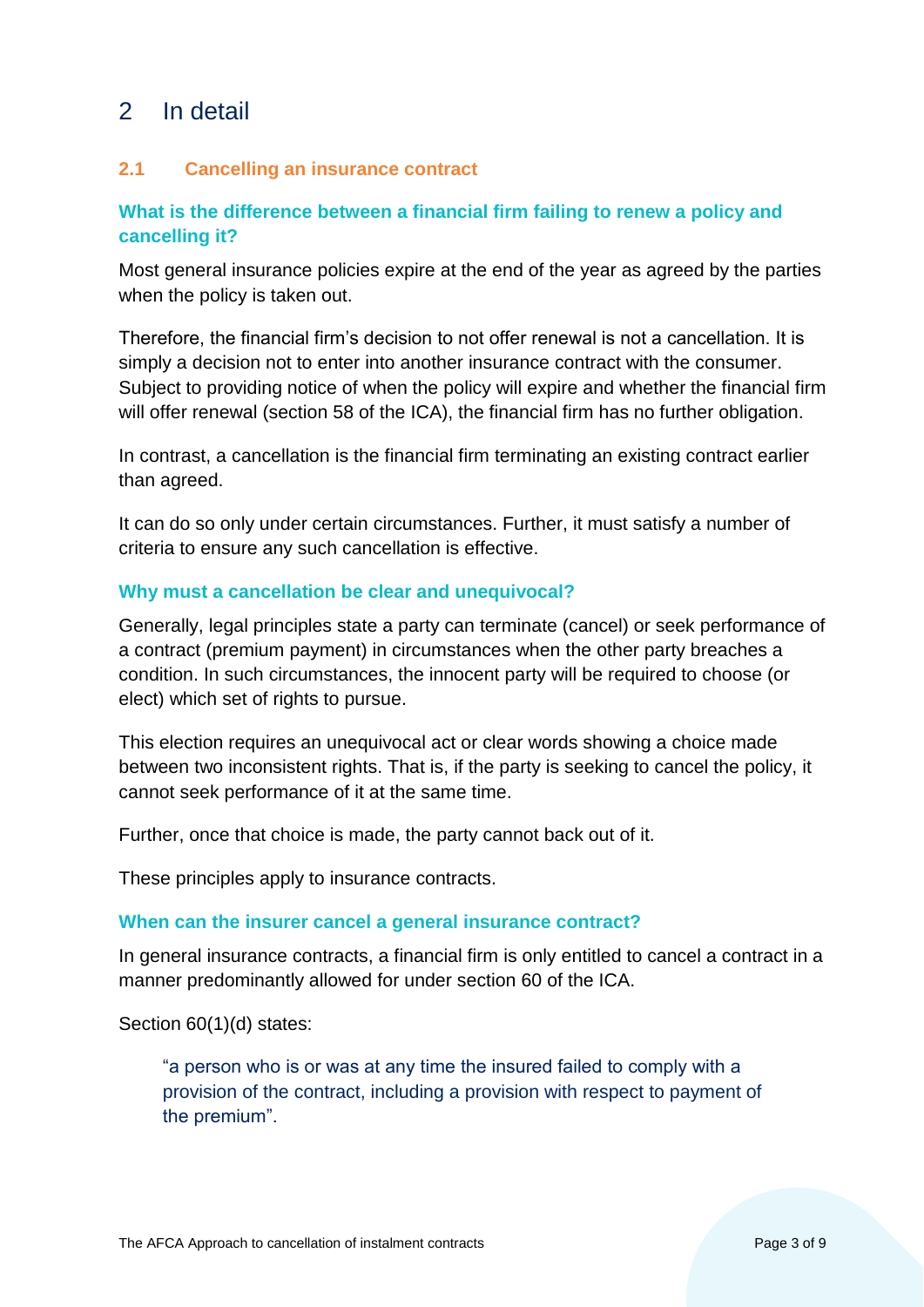Insurance contracts where the premium is payable by monthly instalments ("instalment contracts") will often contain a provision that states when an instalment premium is due and payable.

AFCA accepts that when a consumer fails to pay a premium instalment on the due date, the financial firm has a right to cancel the contract the following day.

However, a right to cancel a contract does not automatically result in the policy being cancelled. Instead, the financial firm may elect to:

- cancel the insurance contract or
- seek payment of the outstanding premium.

## **How must a financial firm exercise a right to cancel?**

If the financial firm elects to cancel the contract, it must provide written notification pursuant to section 59 of the ICA.

The exception to this is section 62 of the ICA, which is discussed in the next chapter.

In providing notification, the letter must:

- clearly and unequivocally state that the financial firm is cancelling the contract
- be sent after the right to cancel the contract arises.

#### **How much time must the financial allow?**

In providing notification, the financial firm must be mindful of when the cancellation becomes effective.

For instance, if the policy states a financial firm will cancel a policy one month after a premium remains unpaid, AFCA regards the cancellation as effective when that timeframe lapses.

This is consistent with fairness as well as:

- section  $59(2)(b)$  of the ICA
- the financial firm's obligations to act with utmost good faith
- good industry practice.

However, if the nominated cancellation date is incorrect, this does not invalidate the cancellation notice.

Provided the right to cancel has accrued and the financial firm has exercised that right in a clear and unequivocal manner, the cancellation will be effective once the relevant timeframe passes.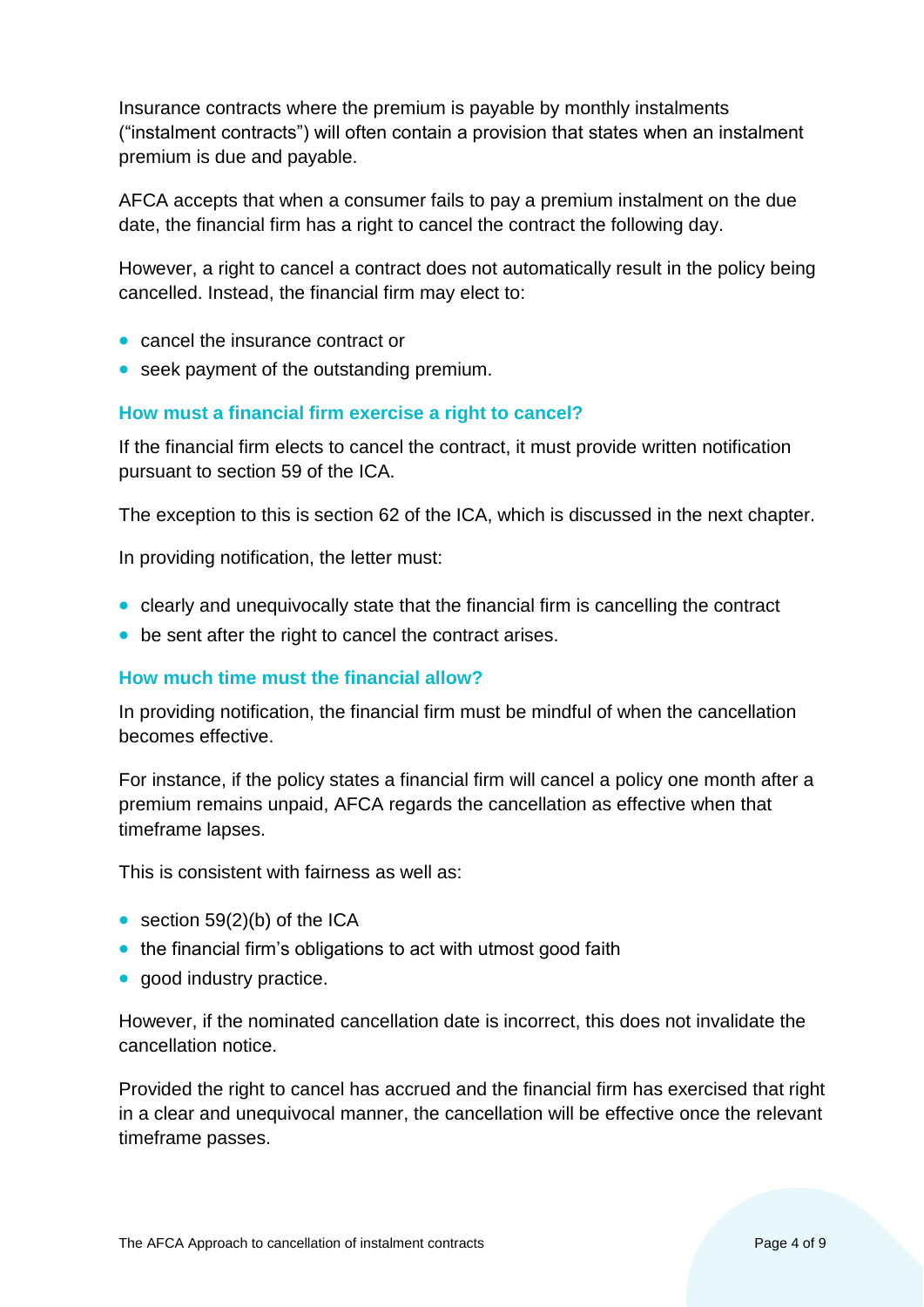## <span id="page-4-0"></span>**2.2 Cancelling an insurance contract without notice**

#### **When can an insurer cancel the policy without notice?**

Section 62 of the ICA allows an insurer to cancel a general insurance contract without notice if it satisfies the following criteria:

- the policy contains a provision that is inconsistent with sections 59 and 72A
- the financial firm seeks to rely on this provision when exercising a right to cancel
- one instalment premium has remained unpaid for at least a month
- the financial firm clearly informed the consumer of the effect of the provision before the contract was entered into.

#### **What does 'clearly inform' mean?**

AFCA considers that it is fundamental to clearly inform the consumer of the "effect" of unpaid or overdue premiums.

In AFCA's view, the "effect" requires the financial firm to clearly state that the policy will be cancelled without notification after an instalment payment remains unpaid for one month.

Some policies do not satisfy this requirement.

For instance, a provision may state that the policy will be cancelled one month after a premium is overdue. However, such wording is arguably consistent with sections 59 and 72A because it does not clearly state that the financial firm will cancel the contract without notice.

If a policy provision does not satisfy the criteria set out in section 62, the financial firm cannot cancel the policy without appropriate notice. If it does, AFCA's position is that the policy was cancelled incorrectly and is void in accordance with section 63 of the ICA.

#### **Does the financial firm have to rely on the policy provision?**

Even if the policy contains a provision that complies with section 62 of the ICA, the financial firm does not necessarily have to apply it.

Instead, when a right to cancel the contract arises, the financial firm can exercise its right to cancel the contract by:

- providing notice consistent with sections 59 and 72A of the ICA
- following the procedure set out in the policy provision.

In doing so, the financial firm should be clear as to what method it is choosing and follow through with the required steps.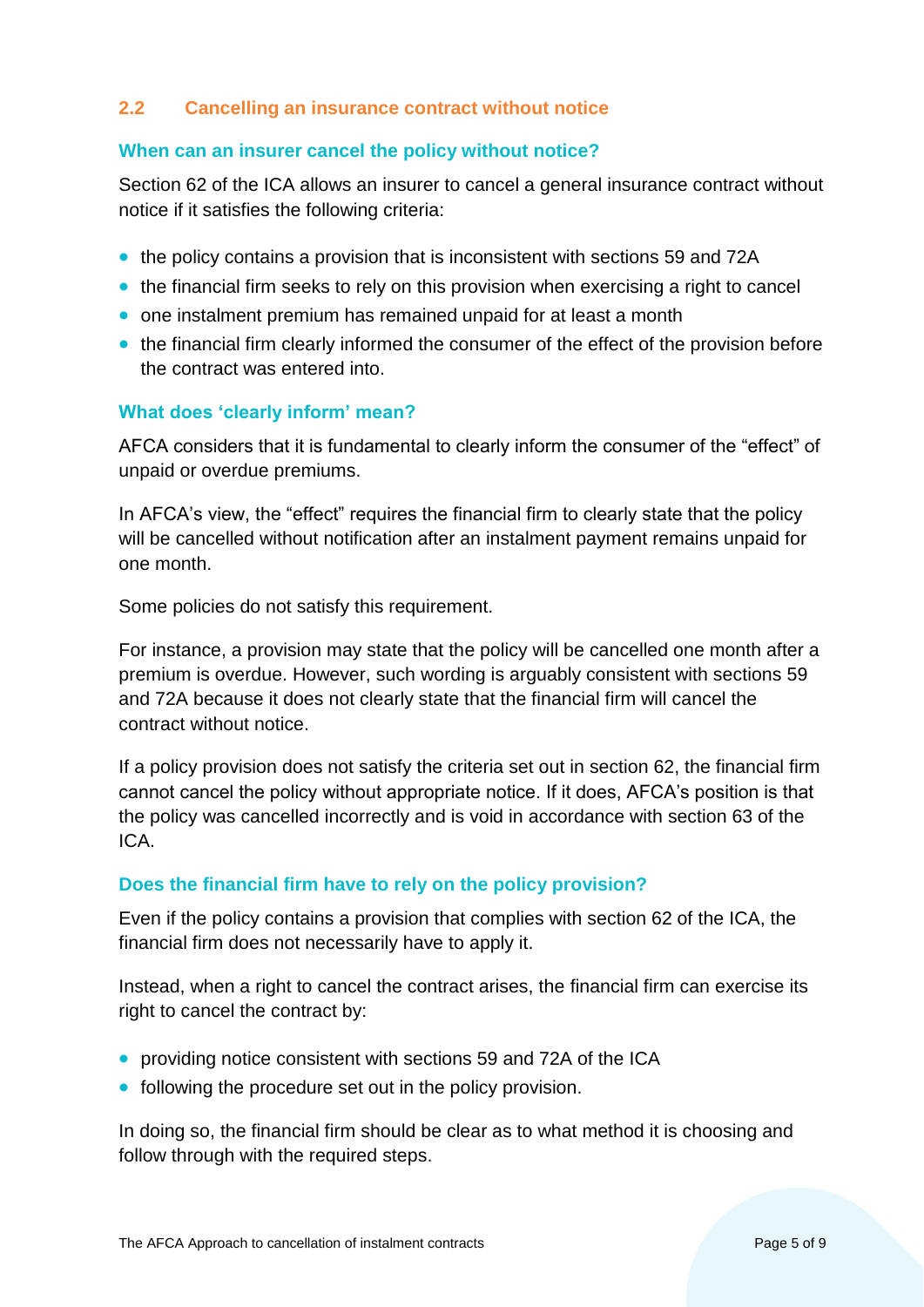For instance, if the policy sets out a process and timeframe of how the financial firm will cancel the policy that complies with section 62(2), the financial firm must follow through with it.

## <span id="page-5-0"></span>**2.3 Sending reminder letters**

## **Can reminder letters also be relied on to cancel a policy?**

It is usual for financial firms to send letters to a consumer when payment has fallen overdue and allowing them another opportunity to pay the premium (reminder letter).

However, financial firms also rely on these letters as evidence that it exercised its right to cancel the policy. That is because the letters will often say that if the consumer does not pay a premium on a certain date, the policy will be cancelled.

As stated previously, a financial firm must clearly and unequivocally exercise a right to cancel the contract for it to be effective. Such a letter would not satisfy this requirement.

This is because the letter states the financial firm will cancel the contract only if something does not happen at a certain date. Such a communication is equivocal and would be considered a threat to cancel rather than the exercise of a right to cancel the contract. This is consistent with relevant case law.

#### **What is the effect of a reminder letter?**

It can be confusing as to when the one-month timeframe begins if the reminder letter sets out a new payable date for the premium.

AFCA's view is that if the letter clearly communicates the financial firm's intention to refrain from exercising a right to cancel until the date in the letter lapses, the financial firm must allow that date to lapse before exercising the right to cancel. If it does not, its attempt to cancel the policy is likely to be void in accordance with section 63 of the ICA.

#### **Can a financial firm retrospectively cancel the policy after the reminder letter?**

There have been instances of a financial firm seeking to cancel the contract after sending a reminder letter and having it apply retrospectively. For instance:

- a premium due on 1 April was not paid
- a reminder letter sent on 3 April allowed the consumer until 14 April to pay the premium
- the financial firm cancelled the policy on 1 May
- the financial firm stated the cancellation was effective from 1 April.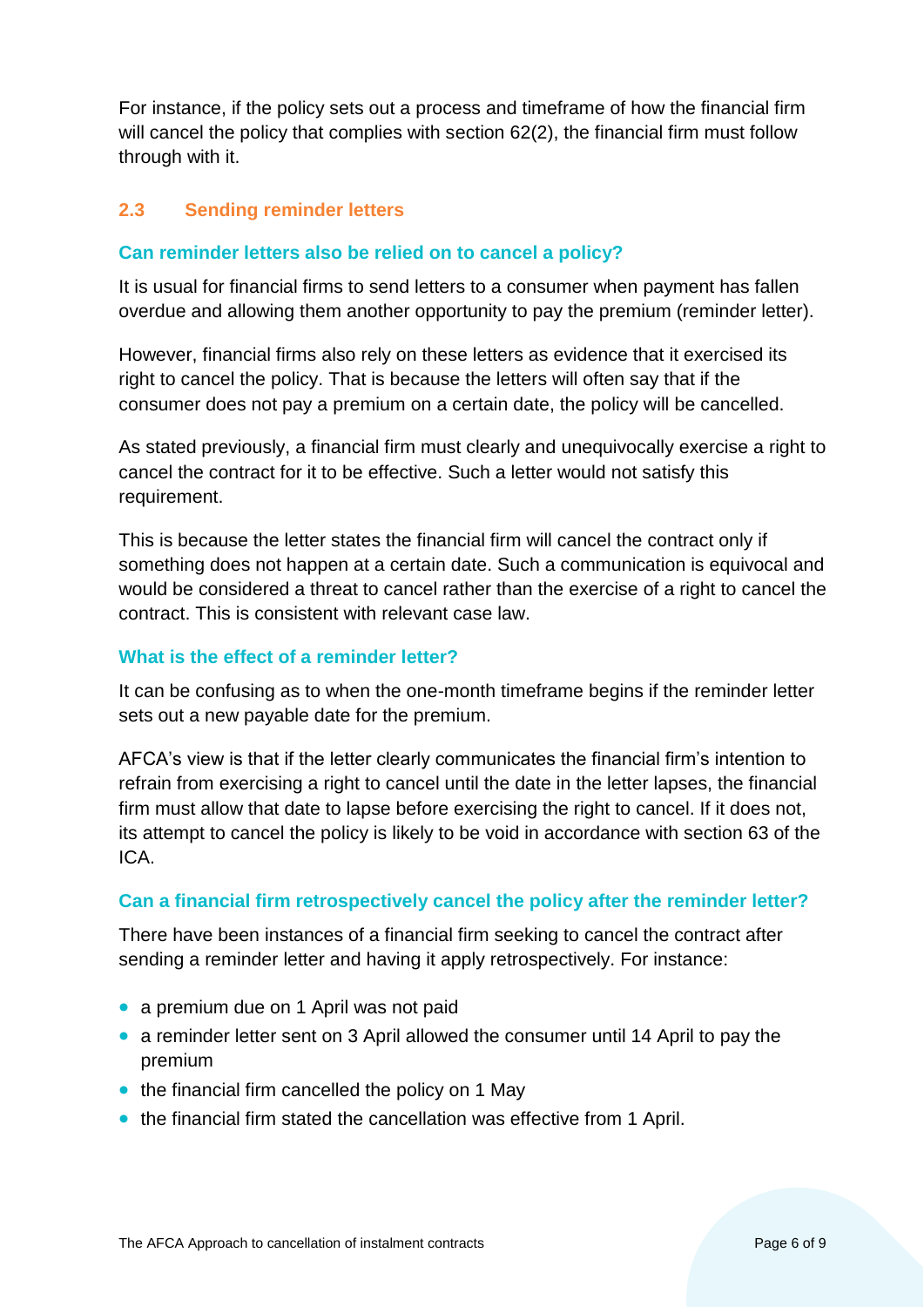The right to cancel a policy is provided by section 60 of the ICA. Section 59 sets out the notice and timing requirement. In AFCA's view, section 59 of the ICA requires the cancellation be "in futuro". That is, the right cannot be exercised retrospectively.

Once the financial firm has exercised its right to cancel the contract, it can only operate prospectively.

If the consumer had a claim that arose before the financial firm exercised its right to cancel the policy, the financial firm cannot deny the claim based on the retrospective cancellation.

## **What if the consumer believed the due date changed because of the letter?**

In some limited cases, consumers have stated that they received the reminder letter and relied on its contents as a representation that the instalment due date had been changed.

This can occur in particular where the insurer relies on the provisions of section 39 of the ICA. The consumer may consider the due date for the instalment has changed.

AFCA generally requires the following to be satisfied:

- the letter constituted a representation that the due date had been changed under the policy
- the consumer reasonably relied on that representation
- the consumer acted to their detriment as a result of relying on that letter.

In considering this argument, AFCA considers all the circumstances including communications between the parties leading up to the cancellation.

## **What are the consequences if the financial firm has not followed the ICA?**

Section 63 of the ICA states that if the financial firm has failed to cancel the policy in accordance with the ICA, any cancellation is void.

AFCA's view is that this will generally apply if:

- the financial firm cancelled the policy before a right to cancel the contract arose
- the financial firm sent a letter attempting to cancel the policy that was not expressed in a clear and unequivocal manner
- section 62 of the ICA has not been satisfied when cancelling a contract without notice (see the next section).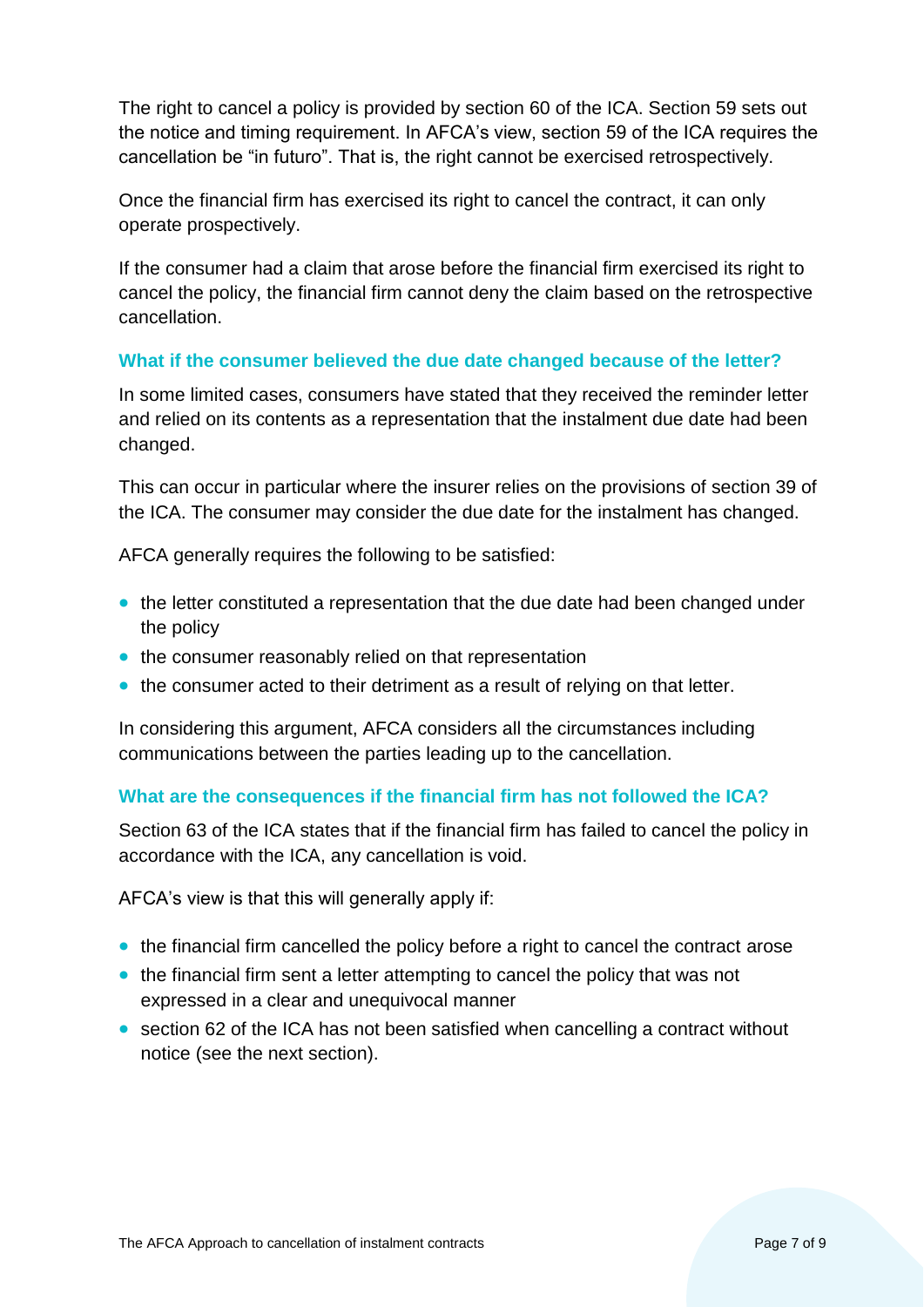# <span id="page-7-0"></span>3 Context

## <span id="page-7-1"></span>**3.1 Case studies**

The case studies below are based on determinations by one of AFCA's predecessor schemes, the Financial Ombudsman Service (FOS). While previous determinations (by AFCA or by its predecessor schemes) are not binding precedents, where relevant they will inform AFCA's approach to an issue.

## **Case 1: Unclear intention expressed**

The consumer arranged a policy with the financial firm on 1 February 2014. The term was for one year and the parties agreed that the premium would be payable in monthly instalments.

The consumer failed to pay a premium instalment on 1 July 2014.

The financial firm sent a letter on 17 July 2014 stating the following:

"As your instalment has not been paid by its due date, under the terms and conditions of your policy, it will be cancelled effective from 1 August 2014.

However, you can still make a payment up until 1 August 2014 to continue this policy cover."

The financial firm relied upon this letter, particularly the first paragraph, as evidence of it exercising its right to cancel the policy.

However, when reviewing the contents of the entire letter, FOS did not accept it contained a clear and unequivocal intention to cancel the contract. This is because the second paragraph contradicted the first paragraph because it stated that the policy would not be cancelled if the premium was paid before 1 August 2014.

FOS's view was that the contents of the whole letter expressed an intention by the financial firm to refrain from exercising any right under the policy until 1 August 2014 passed.

Therefore, the financial firm could not rely upon this letter as evidence of an effective cancellation notice.

#### **Case 2: Letter clear and unequivocal**

This case is similar to the first except for one difference.

In this case, the financial firm sent a letter on 17 July 2014 that contained the following:

"Under the terms of your policy, as your payment has not been paid by its due date, your policy will be cancelled effective from 1 August 2014.